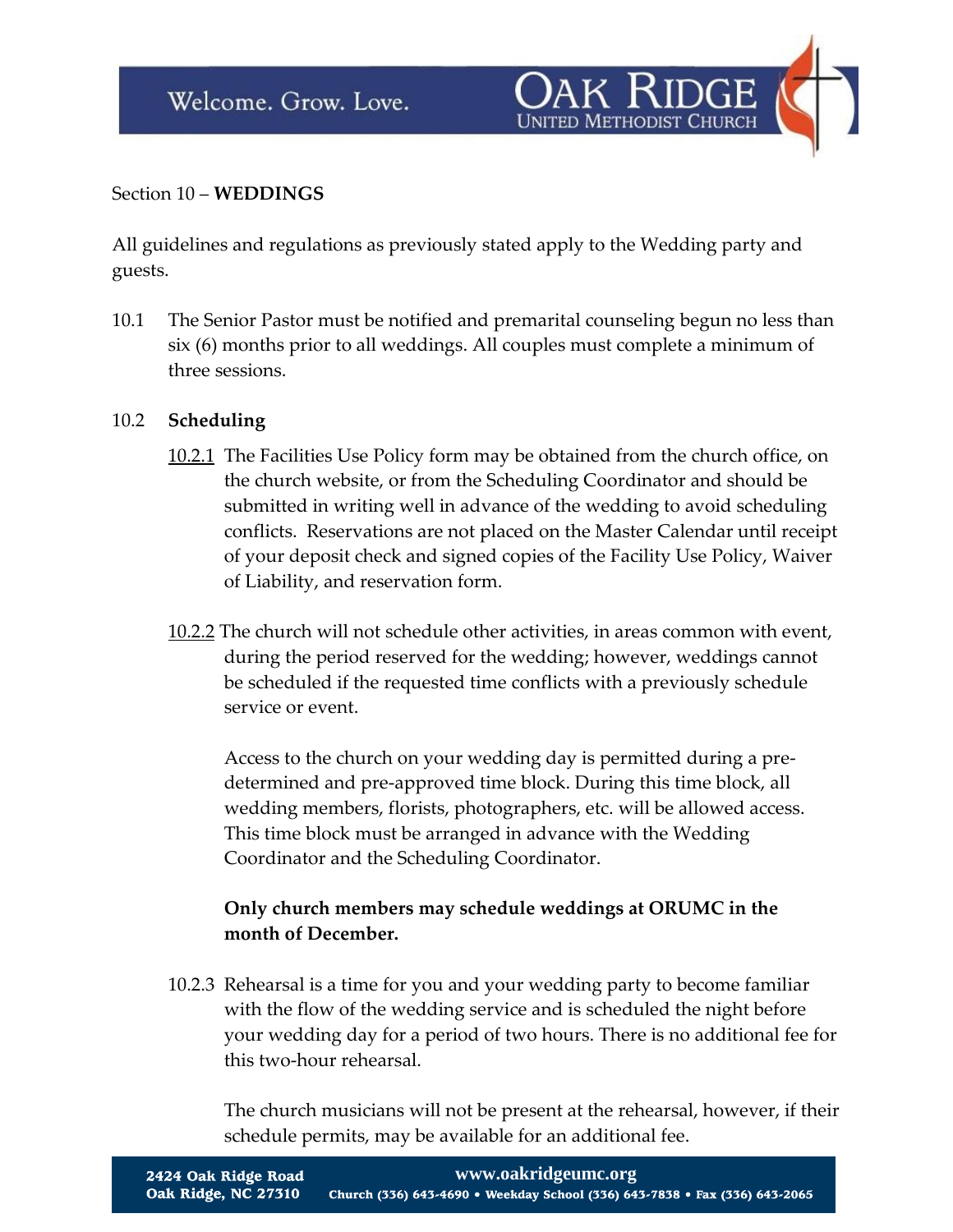

# 10.3 **Personnel**

| The Pastor of the church is available to conduct and/or assist in<br>wedding in the church, as his calendar allows.                                                                                                                                                                                                                                                                                                                                                                                                                                                         |
|-----------------------------------------------------------------------------------------------------------------------------------------------------------------------------------------------------------------------------------------------------------------------------------------------------------------------------------------------------------------------------------------------------------------------------------------------------------------------------------------------------------------------------------------------------------------------------|
| If an outside minister is to conduct the wedding, the Senior Pastor<br>of ORUMC must be consulted and must approve.                                                                                                                                                                                                                                                                                                                                                                                                                                                         |
| The church Wedding Coordinator is a part of every wedding at<br>ORUMC and must be consulted with regard to all matters<br>pertaining to the wedding (see "Fee Schedule"). A wedding<br>coordinator of the bride's choosing may also be used, but in<br>accordance with the Facility Use Policies and in addition to the<br>church's Wedding Coordinator. The church's Wedding<br>Coordinator or approved representative must be on site for both<br>the rehearsal and the wedding and will have full charge and final<br>decision on all matters pertaining to the wedding. |
| Use of church audio/video equipment must be stipulated on the<br>"Facilities Use Policy" and requires the services of an authorized<br>member of the Audio/Visual Team (see "Fees" and "Audio/Visual<br>Services"). It is the responsibility of the wedding party to contact<br>and schedule audio services.                                                                                                                                                                                                                                                                |
| Services of the church musicians are also available, as the<br>musician's calendar allows, (see "Fee Schedule"). It is the<br>responsibility of the wedding party to contact and schedule the<br>musicians.                                                                                                                                                                                                                                                                                                                                                                 |
| Guest organists must contact the Music Director for special<br>instructions on use of the organ.                                                                                                                                                                                                                                                                                                                                                                                                                                                                            |
| Photographers will be permitted in the sanctuary during ceremony.<br>Please discuss in advance with Wedding Coordinator for guidance<br>as to where photographer may stand, how far down the aisle<br>photographer is allowed, and at which point during the ceremony<br>photographer may be given restrictions.                                                                                                                                                                                                                                                            |
|                                                                                                                                                                                                                                                                                                                                                                                                                                                                                                                                                                             |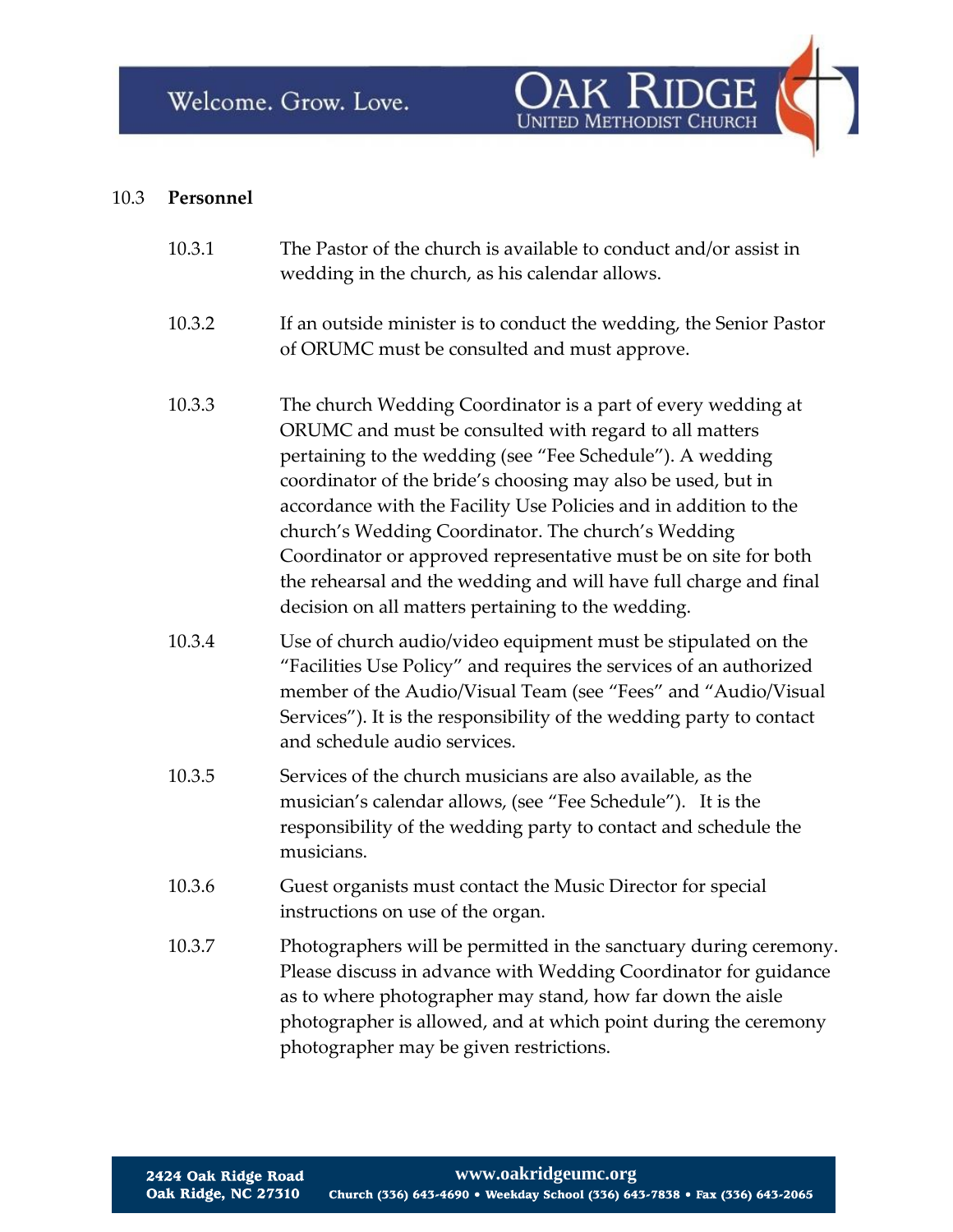

#### 10.4 **Facilities**

- 10.4.1 No changes may be made on the sanctuary altar or to the Sanctuary furnishings unless approved in advance by the church's Wedding Coordinator.
- 10.4.2 Your wedding is first and foremost a service of worship. You are asking God to bless and sanctify your wedding and marriage. Therefore, careful consideration should be given to the selection of music to be used so that it is appropriate for a Christian worship service. A listing of all music to be used in the service must be submitted to the Wedding Coordinator and approved in advance. This also includes all vocal lyrics which will be sung during your ceremony.
- 10.4.3 Decoration and set-up of the facilities may be done no earlier than one (1) day preceding the wedding, unless other arrangements are made and according to the sanctuary's calendar and must be scheduled through Wedding Coordinator.
- 10.4.4 The church offers use of its tables and chairs, if arrangements made in advance. These must be cleaned and returned to their appropriate places.
- 10.4.5 No church paper products are available for use. All "Kitchen Use" policies apply.

#### 10.5 **Decorations**

- 10.5.1 No decorations may be placed on walls in the sanctuary.
- 10.5.2 Plants may be used only if placed in waterproof, leak-proof containers.
- 10.5.3 No regular tape, Velcro, glue, etc. may be used to secure decorations to pews, chairs or other fixtures. Non-marking tie-wraps may be used.
- 10.5.4 No candles, sterno, or open flames of any type are permitted in the multipurpose room without approval through the Trustees or Facility Usage Team.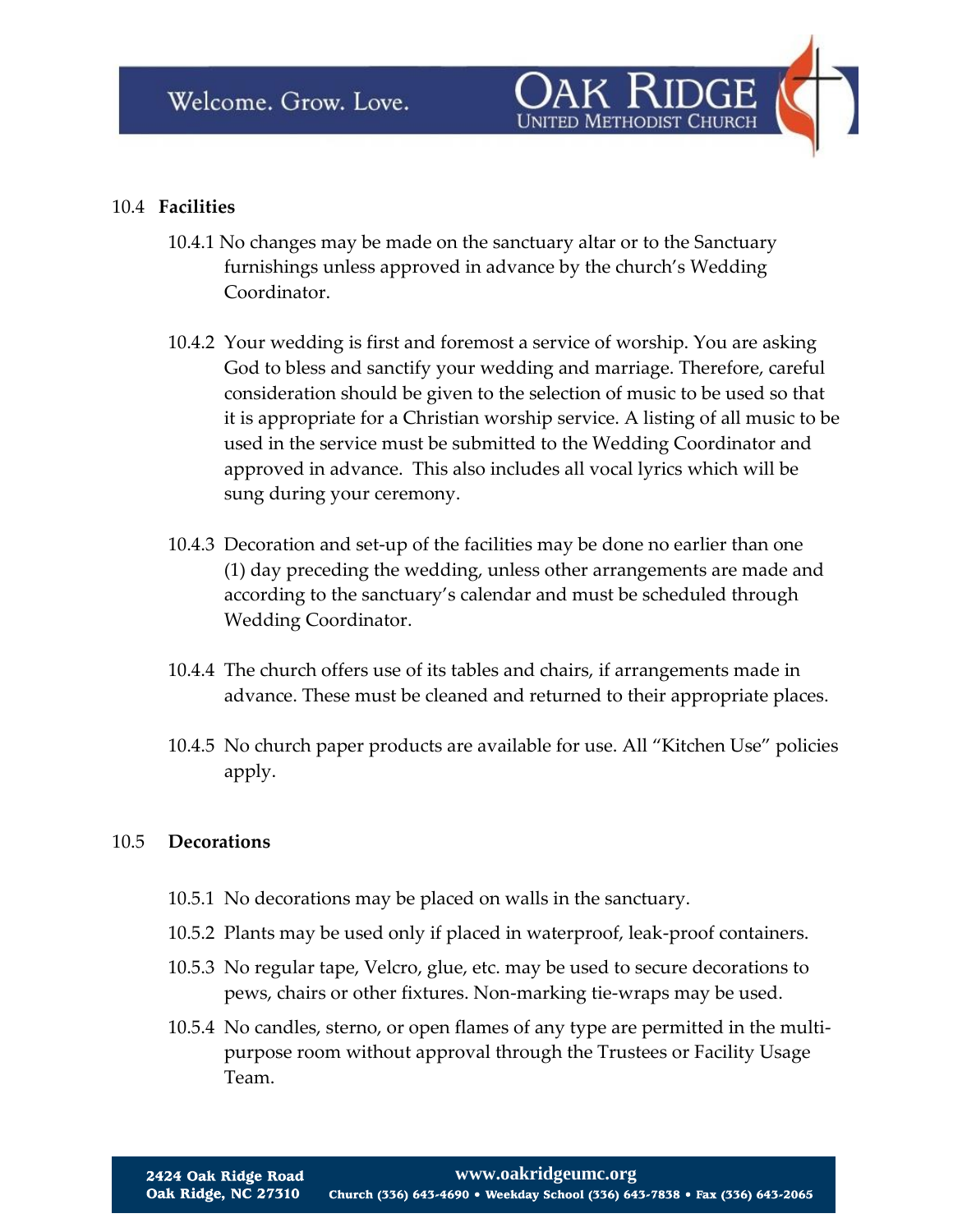

- 10.5.5 Only dripless candles may be used in candelabras, stands, etc. in the sanctuary. All surrounding areas must be protected by plastic or "waxresistant" coverings.
- 10.5.7 Rice is not permitted for the "couple send-off." Birdseed is permitted outside of the church buildings.